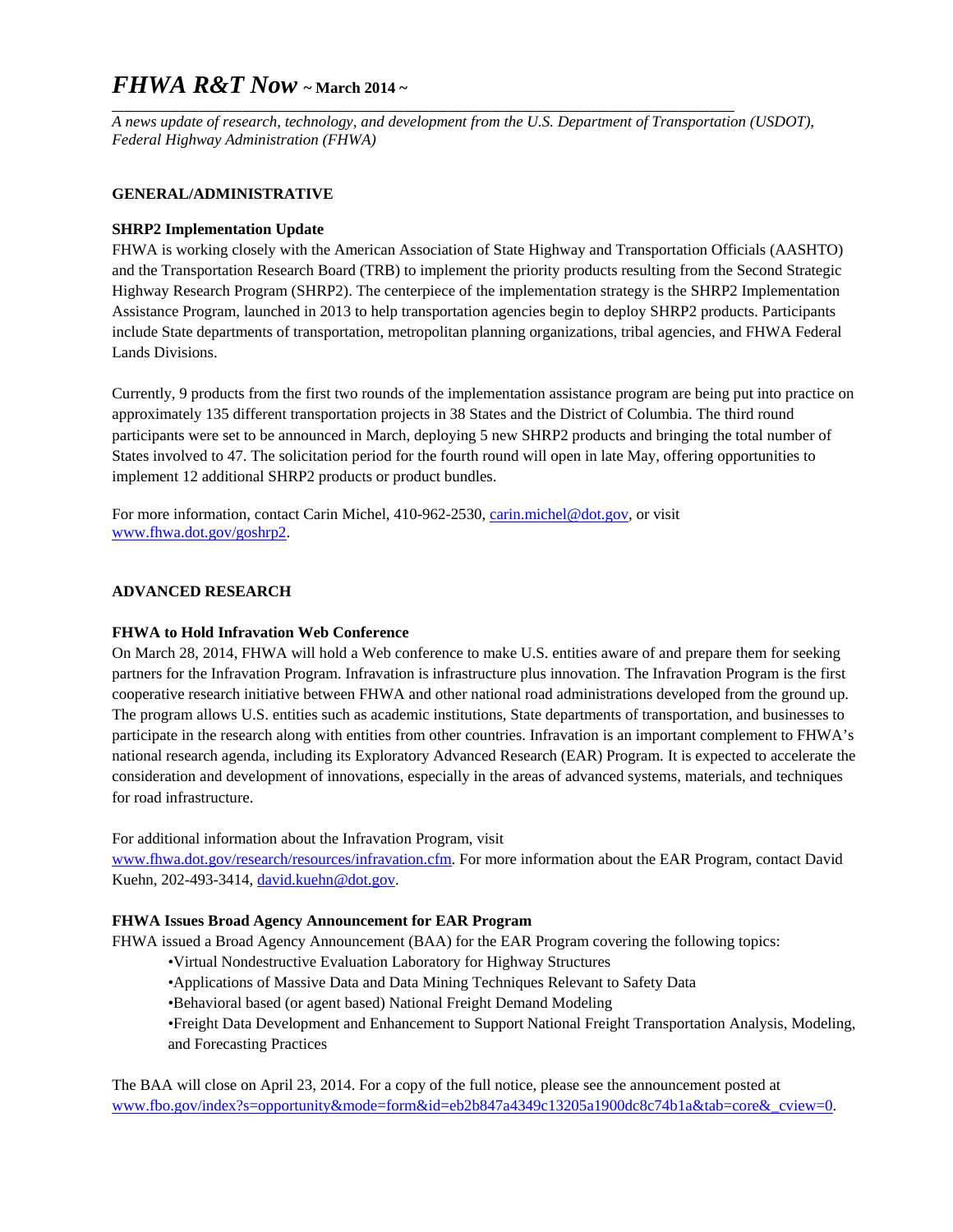#### **FHWA Sponsors Cell Phone Data and Travel Behavior Research Symposium**

On February 12, 2014, FHWA's Office of Highway Policy Information, with support from the EAR Program, sponsored the Cell Phone Data and Travel Behavior Research Symposium. The event brought together data providers in private industry, researchers in academic fields, and other professionals from both public agencies and private business and institutes to explore opportunities and challenges using cellular location data for national travel behavior analysis.

Discussions centered on the availability of cellular data and the common types of licensing agreements, applications of cellular data and how it can be leveraged, fusion of cellular data in terms of merging the data with other data sources, and validation of cellular data to determine accurate and meaningful results.

Particular focal points included applications and limitations of land use models and data and using surveys in conjunction with cellular location data to facilitate accuracy and precision. The symposium was sponsored in cooperation with the Transportation Research Board (TRB) Travel Survey Methods Committee, the TRB Special Task Force on Data for Decisions and Performance Measures, and the Task Force on Understanding New Directions for the National Household Travel Survey. FHWA anticipates publishing a summary of the symposium proceedings by summer.

For more information about the symposium, contact Brad Gudzinas, 202-366-5024, brad.gudzinas@dot.gov. For more information about the EAR Program, contact David Kuehn, 202-493-3414, david.kuehn@dot.gov.

#### **EAR Program Opens Window on Transportation Research for Georgia State Students**

An EAR Program project examining how driver risk preferences influence choices of route and travel departure times is introducing the next generation of students to the world of transportation research. The study, "Behavioral Sciences Approach to Testing, Validating, and Establishing Best Practices for Alternative Highway Revenue Collection: Experiments on Driving Under Uncertain Congestion Conditions and the Effects on Traffic Networks from Congestion Pricing Initiatives," is funded by the EAR Program, in partnership with the University of Central Florida and Georgia State University (GSU).

Participating in the project opened up a new window on transportation issues for several GSU students, who were drawn from many different backgrounds unrelated to transportation. For more information, visit www.fhwa.dot.gov/research/resources/students\_ear\_program.cfm.

#### **FHWA Massive Data and Data Mining Convening Workshop**

On March 14, 2014, FHWA's Office of Safety Research and Development, with support from the EAR Program, sponsored the workshop, "Massive Data and Data Mining Convening." The panelists and attendees represented academia, Federal government, and professional transportation organizations. The Office of Safety Research and Development sought to understand the advances of domain experts, how to work with large and disparate data sets, and to consider compatible practices that might help explain why crashes occur and suggest innovative means of preventing crashes and roadway deaths and injuries. FHWA anticipates publishing a summary of the workshop by summer.

For more information about the convening panel, contact Ana Maria Eigen, 202-493-3168, ana.eigen@dot.gov. For more information about the EAR Program, contact David Kuehn, 202-493-3414, david.kuehn@dot.gov.

#### **INFRASTRUCTURE**

#### **Recruitment Begins for the LTPP Warm-Mix Asphalt Experiment**

FHWA has opened the recruiting period for test projects to be included in the newest experiment of the Long-Term Pavement Performance (LTPP) Program. The recruitment period for the new warm mix asphalt test sites runs from now until May 2014. This is an excellent opportunity for highway agencies to learn about the long-term performance of different warm mix technologies available today. FHWA is looking for projects that will be constructed in 2014 and 2015 for this national study. There are numerous benefits for highway agencies that participate in this new experiment.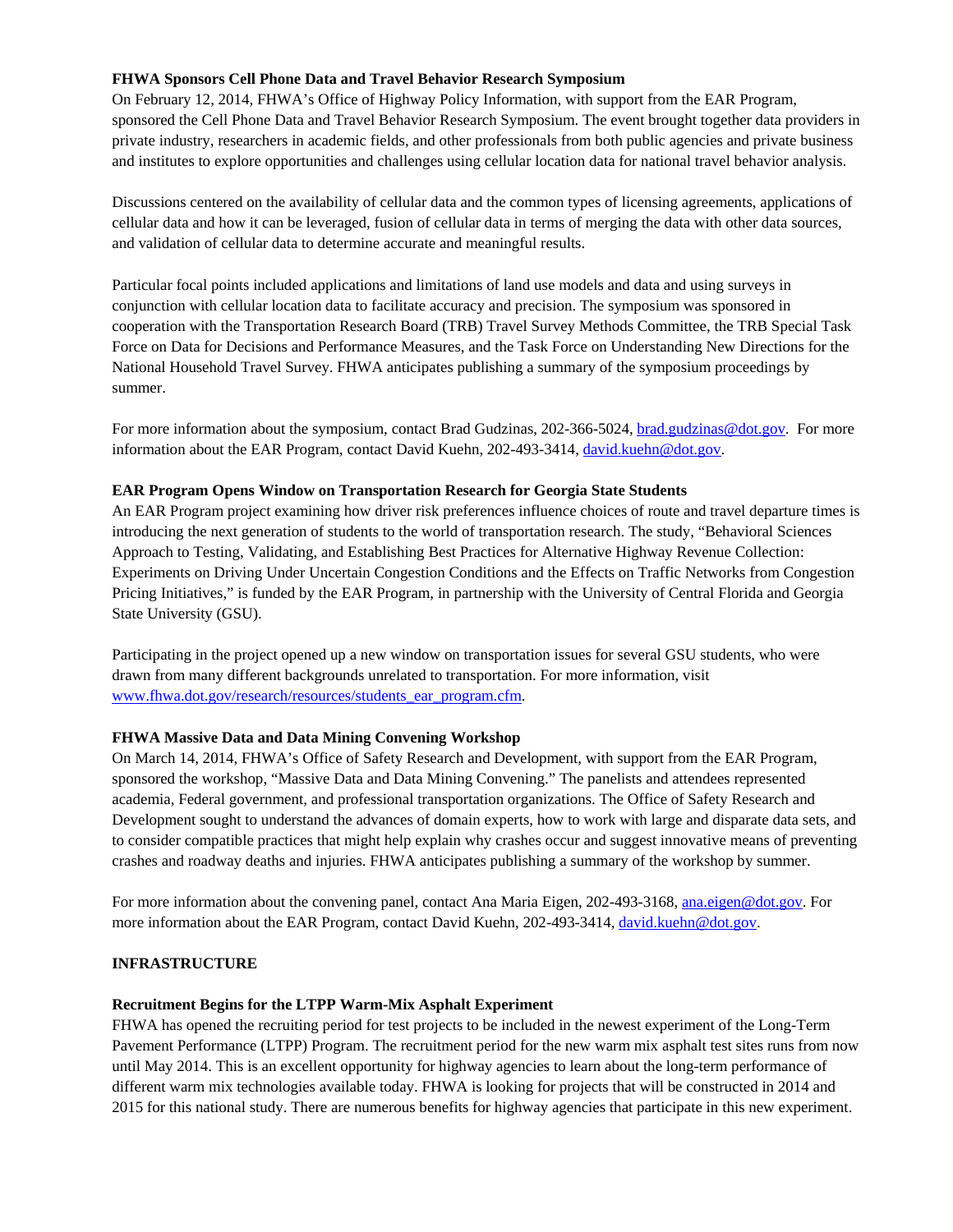For further information on the nomination process, site requirements, and highway agency responsibilities, contact Aramis Lopez, 202-493-3145, aramis.lopez@dot.gov.

#### **Participate in the 2014 T&DI/ASCE-LTPP International Data Analysis Contest**

The International Data Analysis Contest is a joint effort between FHWA, the LTPP Program, and the Task Committee on the LTPP Contest, which is a subcommittee of the Highway Pavement Committee and part of the American Society of Civil Engineers' (ASCE) Transportation and Development Institute (T&DI).

The contest is designed to encourage university students, professors, and highway agency engineers from around the world to start using the LTPP database. This year's theme is "Use LTPP InfoPave™ to Evaluate a Question or Concern for Your Region or State." Submissions are due by July 31, 2014.

To receive a full copy of the contest guidelines, visit ASCE's Web site at www.asce.org/tdi. Winners will be recognized in January 2015 at TRB's 94th Annual Meeting in Washington, D.C. For more information, contact Aramis Lopez, 202-493-3145, aramis.lopez@dot.gov.

#### **Draft Protocol for Measuring Bridge Approach Transitions using Profilometers**

In collaboration with the LTPP Program, the FHWA Geotechnical Engineering Research Team initiated a study to quantify the bump at the end of the bridge. The bump at the end of the bridge has long been studied for highways and railways, yet experts from across the transportation industry continue to identify it as one of the most prevalent substructure factors affecting bridge performance. In the pilot phase, a draft protocol was developed that described the procedure to measure the bump at bridge approach transitions using inertial profilers, which collect longitudinal profile data and have other capabilities. Subsequently, the protocol was used on four Geosynthetic Reinforced Soil Integrated Bridge Systems (GRS-IBS) and four conventional bridge approach transitions to compare the response. Researchers found there was a notable difference. Future work is planned to finalize the protocol for use across the country with the initial data collection focusing on the comparison of new and existing GRS-IBSs with conventional bridge structures in similar areas.

For more information, contact Jennifer Nicks, 202-493-3075, jennifer.nicks@dot.gov; or Jack Springer, 202-493-3144, jack.springer@dot.gov.

#### **Structural Performance of Lightweight Concrete**

FHWA's Research and Development effort to facilitate broader use of lightweight concrete through an updating of the structural design provisions in the AASHTO Load and Resistance Factor Design (LRFD) Bridge Design Specifications has reached another milestone. Two reports and their associated technical summaries have been published. They detail the results of hundreds of material-scale tests and 40 full-scale structural tests completed at TFHRC, as well as compiling relevant test results from the past 40 years of research in lightweight concrete. In each report, proposed revisions to the AASHTO LRFD specifications are presented. The proposed revisions have already been brought before the AASHTO Subcommittee on Bridges and Structures (SCOBS) T-10 for consideration as part of their broader rewrite of lightweight concrete provisions.

The technical summary for the report, *Lightweight Concrete: Mechanical Properties* (FHWA-HRT-13-062), is available at: www.fhwa.dot.gov/publications/research/infrastructure/bridge/13061/index.cfm.

The technical summary for the report, *Lightweight Concrete: Development of Mild Steel in Tension* (FHWA-HRT-14- 029), is available at: www.fhwa.dot.gov/publications/research/infrastructure/structures/bridge/14030/14030.pdf. For more information, contact Ben Graybeal, benjamin.graybeal@dot.gov, 202-493-3122.

#### **TechBrief: Development of a Family of Ultra-High Performance Pi-Girders**

There is a growing desire within the bridge community to develop appropriate structural uses for the advanced properties of ultra-high performance concrete (UHPC). One promising application is to redesign prestressed bridge girders to make optimal use UHPC. In a recently completed study, conducted as part of the FHWA Structural Concrete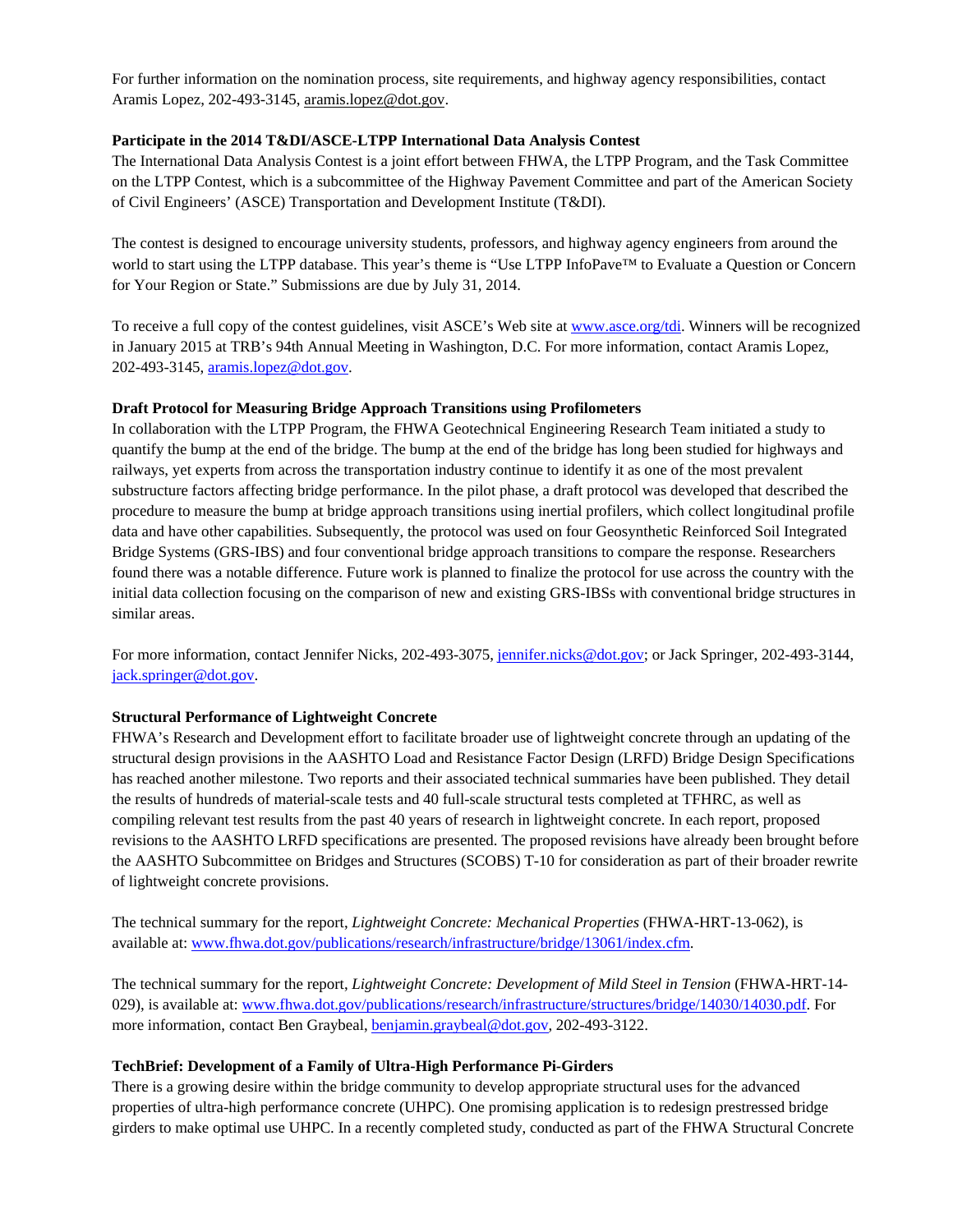Research Program at the Turner-Fairbank Highway Research Center, researchers investigated this topic and developed a family of solutions. The technical brief, *Development of a Family of UHPC Pi-Girders* (Publication Number: FHWA-HRT-14-028), provides details both for researchers interested in extending the research and for designers/owners interested in deploying the concepts.

This document is available at: www.fhwa.dot.gov/publications/research/infrastructure/structures/hpc/14028/index.cfm. For more information, contact Ben Graybeal, benjamin.graybeal@dot.gov, 202-493-3122.

## **TechBrief: Splice Length of Prestressing Strand in Field-Cast Ultra-High Performance Concrete Connections**

Ultra-High Performance Concrete (UHPC), when used in field-cast connections between prefabricated bridge elements, can create robust connections that emulate monolithic components. Connecting adjacent pretensioned structural elements to one another can increase the efficiency of the structural design, accelerate construction, and enhance the structure's serviceability.

Connections engaging prestressing strands extending from the components are rarely designed or implemented due to the need for expensive mechanical connectors or long lengths of strand. The advanced mechanical and durability properties of UHPC create new opportunities for connecting structural elements wherein the connections are simple to construct, easy to maintain, robust, and resilient. The first phase of a research study focused on this topic was recently completed as part of the Structural Concrete Research Program at TFHRC. This intramural pilot project has demonstrated the concept through physical testing and analysis, leading to a full-scale testing phase that will begin this summer.

The results of the pilot phase have been published in the report, *Splice Length of Prestressing Strands in Field-Cast UHPC Connections* (Publication Number: FHWA-HRT-14-047), available through the National Technical Information Service at www.ntis.gov.

This document (Publication Number: FHWA-HRT-14-041) is a technical summary of that report and is available at www.fhwa.dot.gov/publications/research/infrastructure/structures/hpc/14041/index.cfm. For more information, contact Ben Graybeal, benjamin.graybeal@dot.gov, 202-493-3122.

#### **TechBrief: Friction Angles of Open-Graded Aggregates from Large-Scale Direct Shear Testing**

This TechBrief summarizes a Geotechnical Laboratory investigation of AASHTO M43 (ASTM D448) designated open-graded aggregates using the large-scale direct shear (LSDS) device at Turner-Fairbank Highway Research Center. Open-graded aggregates, commonly used in road and bridge applications, had not yet been systematically measured for strength before this study. Instead, designers often use a default friction angle of 34-degrees, which is considerably less than the measured strength of these materials, leading to over-conservative and costly designs for bridge foundations and retaining walls. This document (Publication Number: FHWA-HRT-13-068) outlines the testing and results, provides a new approach to determination of strength based on LSDS testing, and recommends a new default friction angle of 39-degrees for these materials in the absence of testing.

The document is available at:

www.fhwa.dot.gov/publications/research/infrastructure/structures/bridge/13068/index.cfm. For more information, contact Jennifer Nicks, 202-493-3075, jennifer.nicks@dot.gov.

## **Report: Geosynthetic Reinforced Soil Performance Testing – Axial Load Deformation Relationships**

This report details the performance testing, or mini-pier experimentation, of 19 geosynthetic reinforced soil (GRS) composites in the Structures Laboratory at Turner-Fairbank Highway Research Center as part of a large parametric study. The primary objectives of this research study were to: (1) build a database of GRS material properties that can be used by designers for GRS abutments and integrated bridge systems; (2) evaluate the relationship between reinforcement strength and spacing; (3) quantify the contribution of the frictionally connected facing elements at the service limit and strength limit states; (4) assess the new internal stability design method proposed by Adams et al. 2011 for GRS; and (5) perform a reliability analysis of the proposed soil-geosynthetic capacity equation for LRFD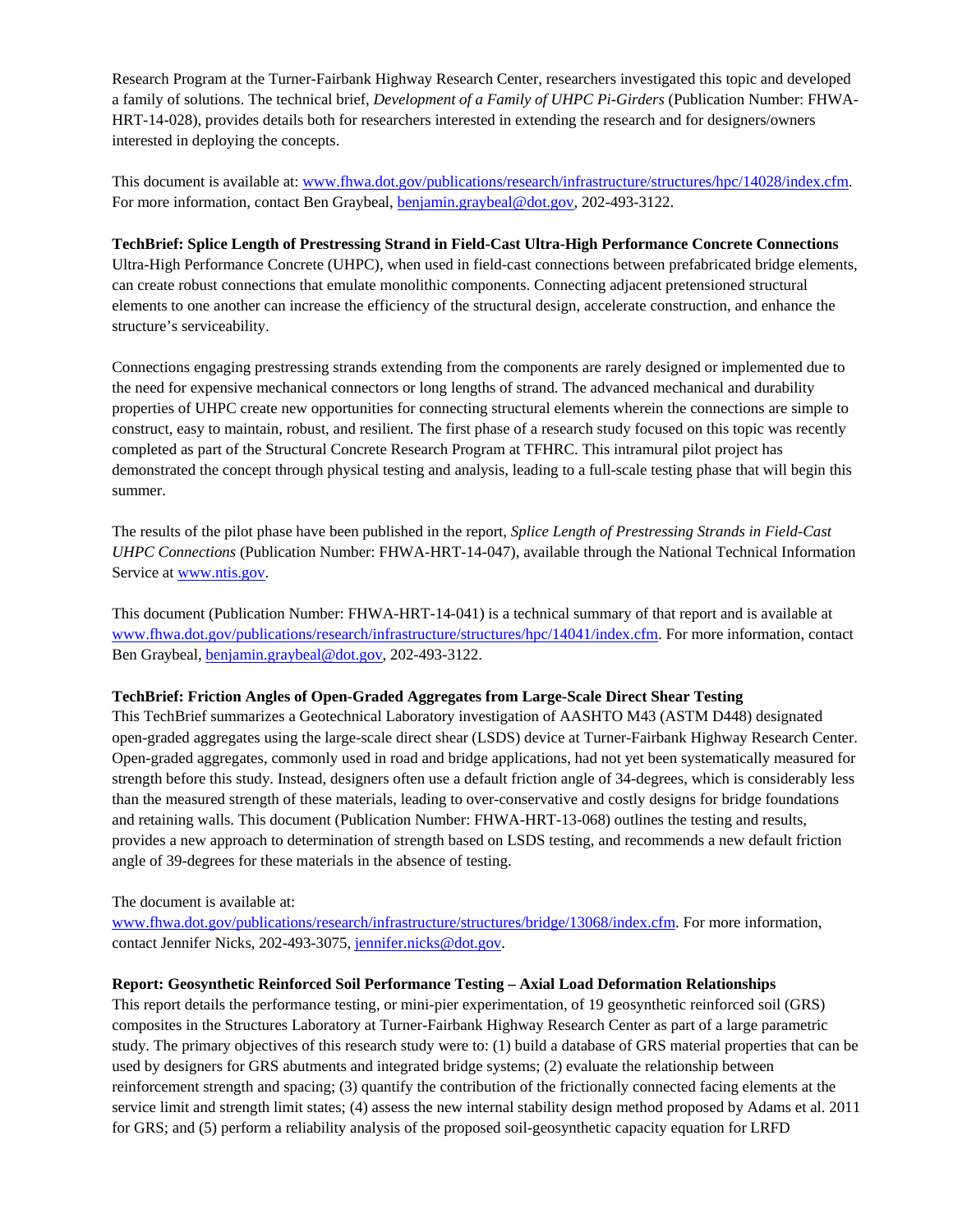calibration.

#### This document (Publication Number: FHWA-HRT-13-066) is available at

www.fhwa.dot.gov/publications/research/infrastructure/structures/13066/. For more information, contact Jennifer Nicks, 202-493-3075, jennifer.nicks@dot.gov.

#### **Report: Composite Behavior of Geosynthetic Reinforced Soil Mass**

This report details the results of five plane strain experiments of geosynthetic reinforced soil (GRS) composites conduced in the Structures Laboratory at Turner-Fairbank Highway Research Center. A major finding of this study was the development of a new method to evaluate the bearing resistance and required reinforcement strength within internal stability design. The findings were incorporated by the geotechnical research team in FHWA's *Geosynthetic Reinforced Soil Integrated Bridge System Interim Implementation Guide.*

This document (Publication Number: FHWA-HRT-10-077) is available at:

www.fhwa.dot.gov/publications/research/infrastructure/10077/index.cfm. For more information, contact Mike Adams, 202-493-3025, mike.adams@dot.gov.

#### **LTPP InfoPave™ Debuts**

In January, the LTPP Program introduced InfoPave at TRB's 93rd Annual Meeting. The online system allows users to easily tap into the wealth of pavement data available through FHWA's LTPP Program. LTPP InfoPave is a gateway to data from the LTPP test sections. It offers findings from data analyses and extensive documentation for the many aspects of LTPP experiment design, data acquisition, quality control, and data dissemination.

For more information, contact Aramis Lopez, 202-493-3145, aramis.lopez@dot.gov.

#### **SAFETY**

#### **Driving Simulation Videos**

The Human Factors Team in the FHWA Office of Safety Research and Development announces three new highway driving simulation videos developed in the Human Factors Laboratory.

Diverging Diamond Interchange In-Vehicle View With Traffic: This video shows a simulation of driving through a Diverging Diamond Interchange (DDI) from a motorist's perspective.

Diverging Diamond Interchange In-Vehicle View With Traffic and Pedestrians: This video shows a simulation of driving through a DDI from a motorist's perspective and includes other motorists and pedestrians in the scenario.

Driving Safety Enhancements for Rural Curves At Night: This video demonstrates various topographical and roadway features being added in layers to create a drivable simulated environment. In this case, the scenario was developed to examine the effects of varying safety countermeasures on driver behavior on rural roadways with horizontal and vertical curvature at night.

These videos are available at: www.fhwa.dot.gov/research/tfhrc/labs/humanfactors/pubs.cfm. For additional information or questions on the simulation videos, please contact either Jim Shurbutt at 202-493 3420, jim.shurbutt@dot.gov, or David Yang at 202-493-3284, david.yang@dot.gov.

#### **Report: Human Factors Assessment of Pedestrian Roadway Crossing Behavior**

Pedestrian-vehicle crashes are both common and deadly. The majority of pedestrian fatalities occur outside marked intersection crosswalks. Influences of pedestrian and environmental factors on crossing location choice were examined in this study. Pedestrian crossings at 20 different locations were recorded and analyzed. Data analysis results suggested that the vast majority of crossings (89 percent of the total observed) took place in the marked intersection crosswalks, and that drivers are highly likely to yield to pedestrians in those marked crossing locations. Results also showed that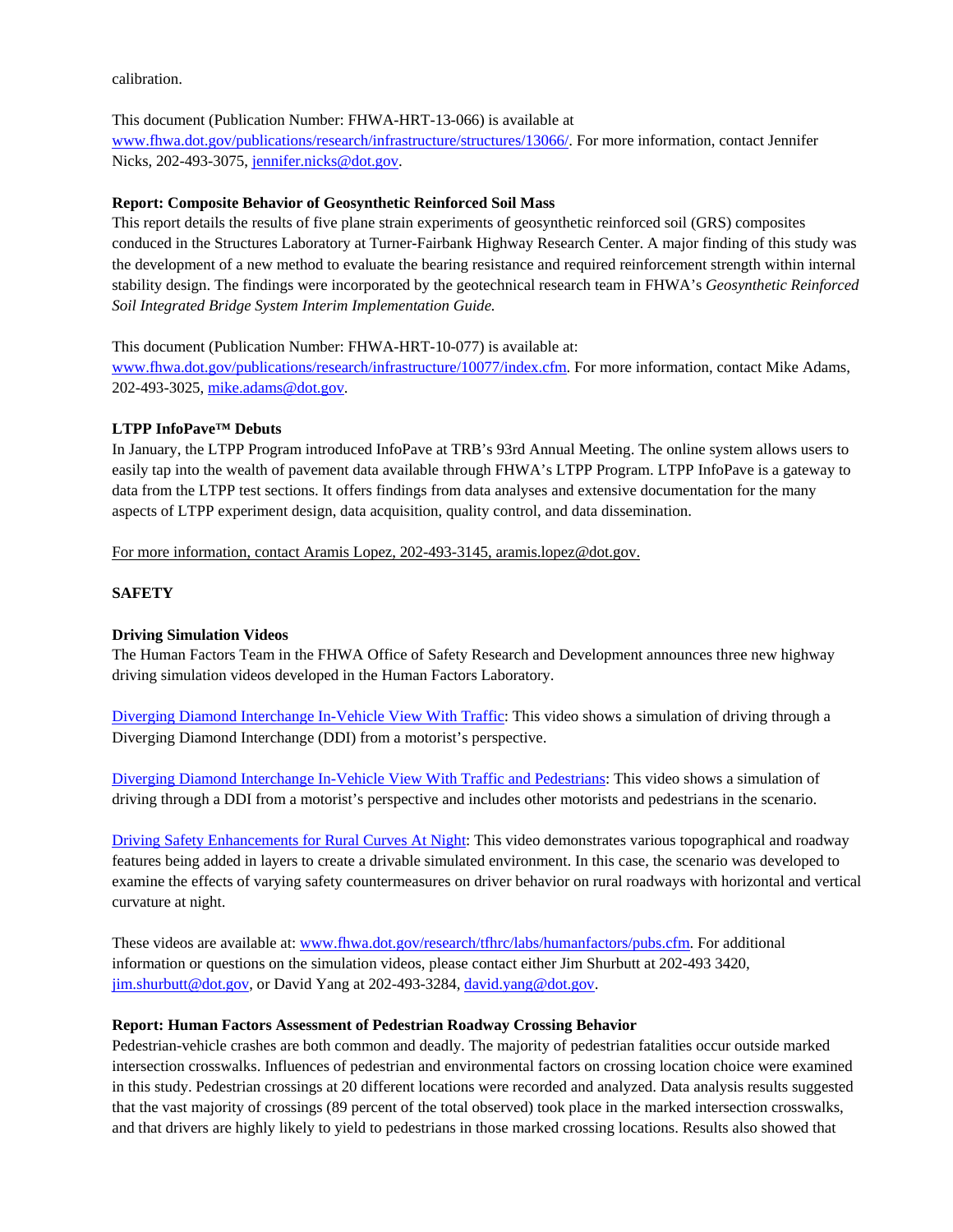using strategies such as flowerbeds to separate the sidewalk from the roadway will reduce the proportion of crossings outside the marked crosswalks. A model to predict pedestrian crossing location is provided. The model uses various environmental variables as predicting factors and was shown to successfully predict an average of 90 percent of the crossings.

The full report, *Human Factors Assessment of Pedestrian Roadway Crossing Behavior* (Publication Number: FHWA-HRT-13-098), is available at www.fhwa.dot.gov/publications/research/safety/13098/13098.pdf. For additional information or questions regarding this study, please contact Ann Do, 202-493-3319, Ann.Do@dot.gov, or Jim Shurbutt, 202-493-3420, Jim.Shurbutt@dot.gov.

## **TechBrief: Where Pedestrians Cross the Roadway**

This technical brief describes research on the environmental influences on where and when pedestrians cross the roadway across 20 different sites. The document is a technical summary of the report, *Human Factors Assessment of Pedestrian Roadway Crossing Behavior* (Publication Number: FHWA-HRT-13-098).

*Where Pedestrians Cross the Roadway* (Publication Number: FHWA-HRT-13-099) can be accessed at www.fhwa.dot.gov/publications/research/safety/13099/index.cfm. For additional information or questions regarding this study, please contact Ann Do, 202-493-3319, Ann.Do@dot.gov, or Jim Shurbutt, 202-493-3420, Jim.Shurbutt@dot.gov.

## **Report: Safety Effects of Horizontal Curve and Grade Combinations on Rural Two-Lane Highways**

This report quantifies the safety effects of five types of horizontal and vertical alignment combinations for rural twolane highways resulting in a set of safety prediction models for fatal and injury and property damage only crashes. The triad of publications includes a full technical report outlining the underlying concepts, an accompanying calculation tool, and a summary report meant to facilitate the use of the tool.

The full report, *Safety Effects of Horizontal Curve and Grade Combinations on Rural Two-Lane Highways* (Publication Number: FHWA-HRT-13-077), is available at www.fhwa.dot.gov/publications/research/safety/13077/index.cfm. The summary report (Publication Number: FHWA-HRT-13-078) is available at www.fhwa.dot.gov/publications/research/safety/13078/index.cfm, and the calculator tool (Publication Number: HRTM 2130) is available at www.fhwa.dot.gov/publications/research/safety/hrtm2130/index.cfm.

For more information contact Ana Maria Eigen, 202-493-3168, ana.eigen@dot.gov.

## **RECENT PERIODICALS**

#### *Public Roads***—January/February 2014**

This issue includes: Now Is the Time for Innovation; When Disaster Strikes; Setting the Bar for Excellence; and The Century Challenge.

It is available online via www.fhwa.dot.gov/publications/publicroads/14janfeb/index.cfm. For more information, contact TaMara McCrae, tamara.mccrae@dot.gov.

#### *FOCUS* **Newsletter January/February 2014**

The January/February issue includes: LTPP InfoPave Goes Live: Your Portal to Pavement Data; A Streamlined Introduction to Asset Management Implementation; SHRP2: Apply Now for Round 3 Implementation Assistance; Call for Abstracts: 2014 National Accelerated Bridge Construction Conference; Infrastructure Innovation Webinars; Highway Technology Calendar.

The issue is available online via www.fhwa.dot.gov/publications/focus/14jan/14jan00.cfm. For more information, contact Lisa Pope, lgpope@woodwardcom.com.

#### *Innovator: Accelerating Innovation for the American Driving Experience—January/February 2014*